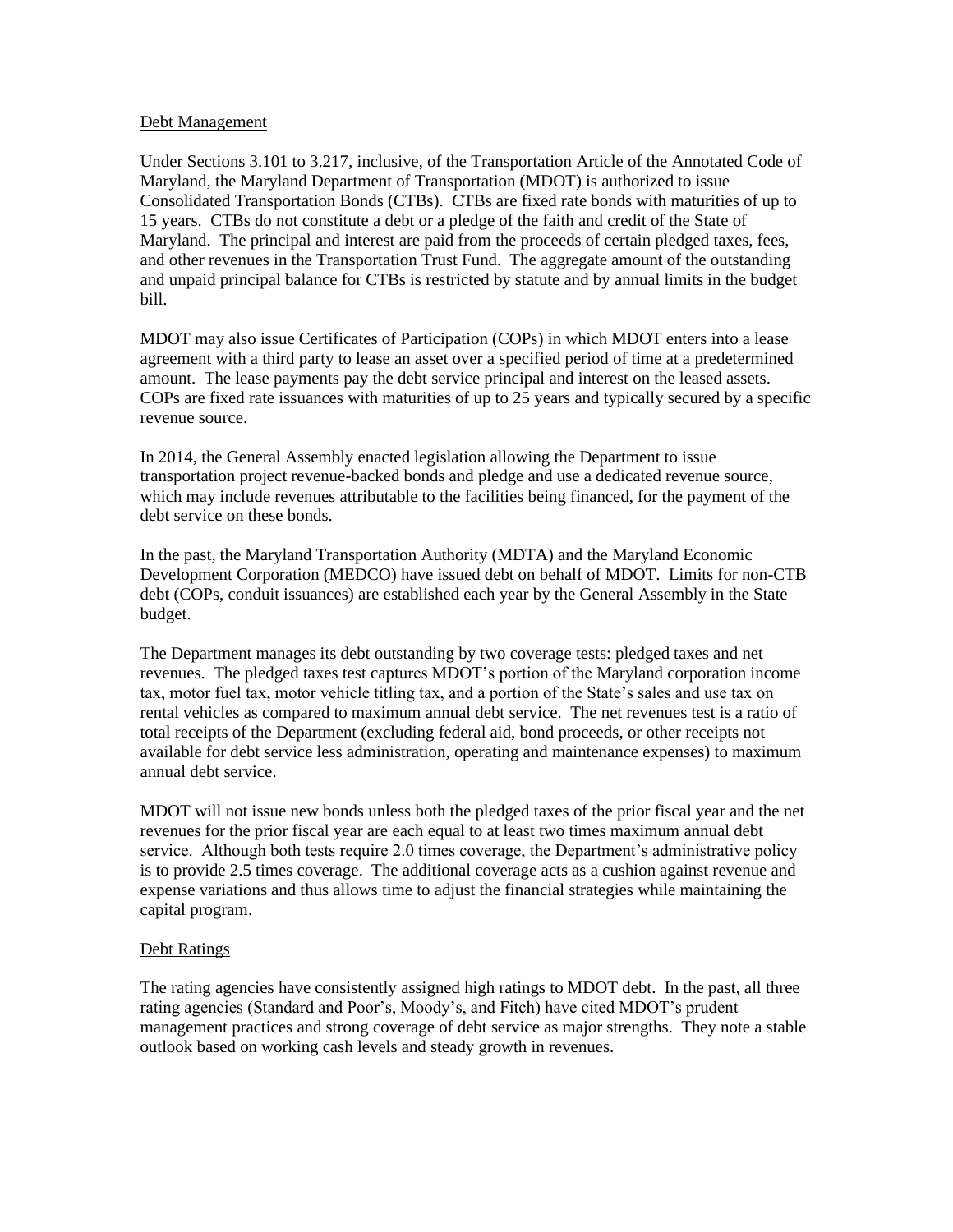## MDOT's Outstanding Debt Issuances

MDOT issues bonds to provide a portion of the capital funds needed for the Consolidated Transportation Program which MDOT has developed to provide comprehensive planning and coordinated implementation for the highway, transit, port and aviation activities of the State. Below is a list of MDOT's outstanding debt issuances.

|                                          | Outstanding     |                   |                |  |
|------------------------------------------|-----------------|-------------------|----------------|--|
|                                          | as of           | <b>Ratings</b>    | Source of      |  |
|                                          | June 30, 2021   | S&P/Moody's/Fitch | <b>Payment</b> |  |
| <b>Consolidated Transportation Bonds</b> |                 |                   |                |  |
| Series 2010B                             | \$64,400,000    | AAA/Aa1/AA+       | <b>TTF</b>     |  |
| Series 2012                              | 18,220,000      | $AAA/Aa1/AA+$     | <b>TTF</b>     |  |
| Series 2013                              | 24,875,000      | AAA/Aa1/AA+       | <b>TTF</b>     |  |
| Series 2013 (2 <sup>nd</sup> )           | 153,335,000     | $AAA/Aa1/AA+$     | <b>TTF</b>     |  |
| Series 2014                              | 67,090,000      | AAA/Aa1/AA+       | <b>TTF</b>     |  |
| Series 2015                              | 199,875,000     | AAA/Aa1/AA+       | <b>TTF</b>     |  |
| Series 2015 (2 <sup>nd</sup> )           | 101,265,000     | $AAA/Aa1/AA+$     | <b>TTF</b>     |  |
| Series 2015 RF                           | 103,475,000     | AAA/Aa1/AA+       | <b>TTF</b>     |  |
| Series 2015 (3rd)                        | 246,230,000     | $AAA/Aa1/AA+$     | <b>TTF</b>     |  |
| Series 2016                              | 339,760,000     | AAA/Aa1/AA+       | <b>TTF</b>     |  |
| Series 2016 RF                           | 175,935,000     | AAA/Aa1/AA+       | <b>TTF</b>     |  |
| Series 2017                              | 233,755,000     | $AAA/Aa1/AA+$     | <b>TTF</b>     |  |
| Series 2017 (2 <sup>nd</sup> )           | 400,785,000     | AAA/Aa1/AA+       | <b>TTF</b>     |  |
| Series 2018                              | 122,650,000     | AAA/Aa1/AA+       | <b>TTF</b>     |  |
| Series 2018 (2 <sup>nd</sup> )           | 630,680,000     | AAA/Aa1/AA+       | <b>TTF</b>     |  |
| Series 2019                              | 490,000,000     | AAA/Aa1/AA+       | <b>TTF</b>     |  |
| Series 2020                              | 300,000,000     | AAA/Aa1/AA+       | <b>TTF</b>     |  |
| <b>Total Consolidated</b>                | \$3,672,330,000 |                   |                |  |
|                                          |                 |                   |                |  |
| <b>Certificates of Participation</b>     |                 |                   |                |  |
| Series 2010 RF COPS                      | 6,160,000       | $AA+/Aa1/AA+$     | Airline        |  |
| <b>Airport Facilities</b>                |                 |                   | Fees           |  |
| Series 2010 RF COPS                      | 5,230,000       | $AA+/Aa1/AA+$     | Parking        |  |
| <b>MTA Parking Garage</b>                |                 |                   | Fees           |  |
| Series 2016 RF COPS                      | 6,510,000       | $AA+/Aa1/AA+$     | Port           |  |
| Port * Warehouse                         |                 |                   | Revenue        |  |
| Series 2019 COPS                         | 21,135,000      |                   |                |  |
| <b>BWI Airport Shuttle Buses</b>         |                 | $AA+/Aa1/AA+$     | <b>TTF</b>     |  |
| <b>Total COPS</b>                        | \$39,035,000    |                   |                |  |
|                                          |                 |                   |                |  |
| <b>MAA</b> Special Transportation        |                 |                   |                |  |
| <b>Project Revenue Bonds</b>             |                 |                   |                |  |
| MAA Rev RF Series 2021A                  | \$219,880,000   | A1 (Moody's), A   | Airport        |  |
|                                          |                 | (Fitch)           | Revenues       |  |